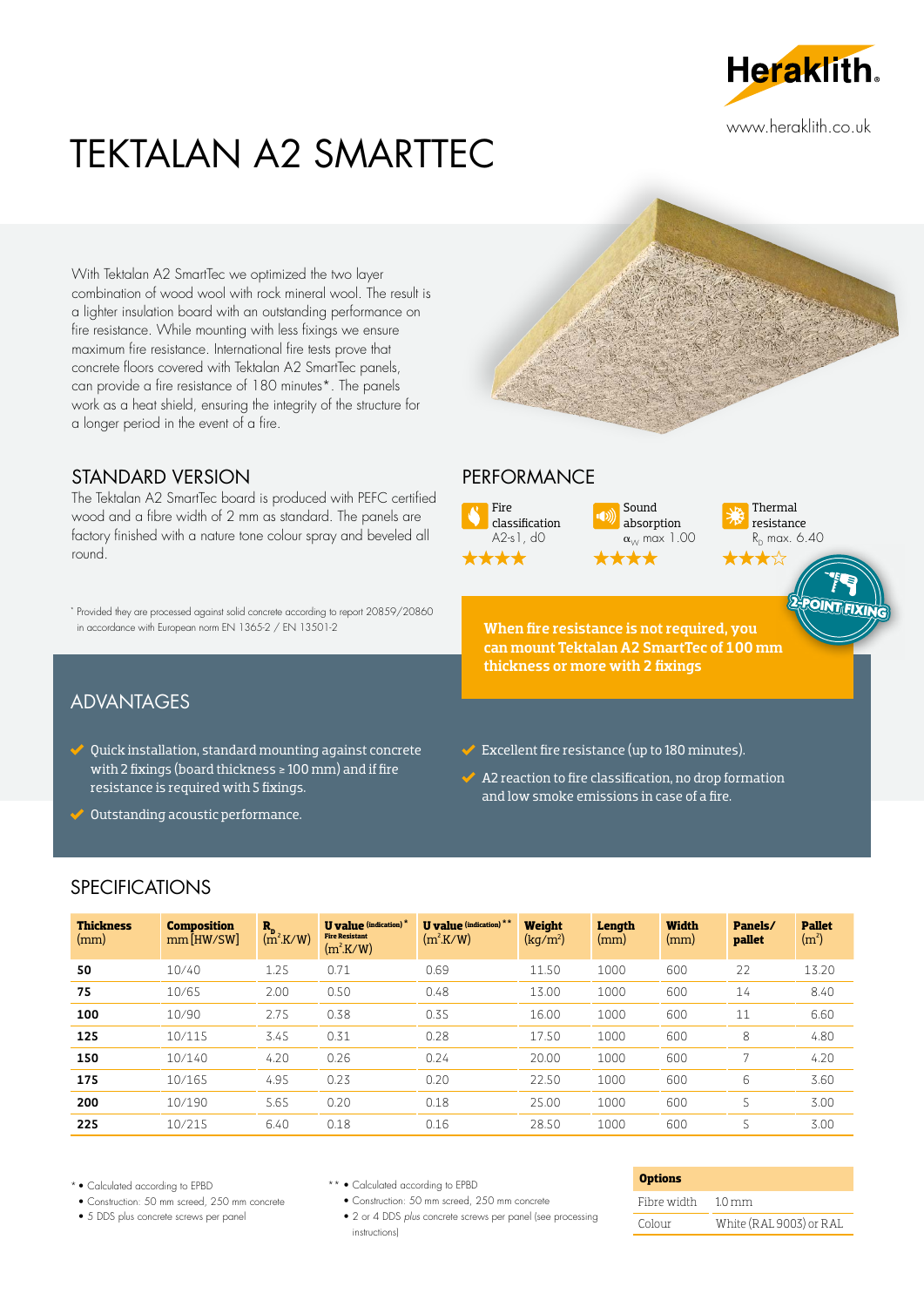Always process our Heraklith wood wool panels according to our processing instructions. These can be found on [heraklith.co.uk/downloads](https://heraklith.co.uk/downloads#instructions) 



Wood Wool Panel in accordance with EN 13168:2012+A1 WW-C/2-EN 13168-L2/L3-W1/W2-T1-S2-P2-CS(10/Y)20-TR5-Cl1

# TECHNICAL INFORMATION

| <b>Properties</b>                            | <b>Symbol</b>            |                                                                                     | <b>Unit</b>                                                 | <b>Norm</b>                  |                    |                  |      |                 |
|----------------------------------------------|--------------------------|-------------------------------------------------------------------------------------|-------------------------------------------------------------|------------------------------|--------------------|------------------|------|-----------------|
| Fire class                                   | $\overline{\phantom{a}}$ |                                                                                     | $\overline{\phantom{a}}$                                    | EN-13501-1                   |                    |                  |      |                 |
| Fire resistance                              |                          | REI 120/180 (If treated in accordance with Classification Report no. 20859/20860) - |                                                             | EN-13501-2                   |                    |                  |      |                 |
| Thermal conductivity<br>coefficient          | $\lambda$ D              |                                                                                     | [W/mK]                                                      | EN 12667                     |                    |                  |      |                 |
| Compressive strength                         | CS(10/Y)20               | [kPa]<br>$\geq 20$                                                                  |                                                             |                              |                    |                  |      | <b>EN 826</b>   |
| Chloride concentration                       | CI                       |                                                                                     | $\overline{\phantom{a}}$                                    | EN 13168                     |                    |                  |      |                 |
| Water vapour permeability                    | μ                        |                                                                                     |                                                             | DIN 4108-4                   |                    |                  |      |                 |
| Tensile strength<br>perpendicular to surface | TR5                      | kPa<br>$\geq$ 5                                                                     |                                                             |                              |                    |                  |      | EN 13168        |
|                                              |                          | Thickness<br>(T1)                                                                   | Length<br>(L2/L3)                                           | Width<br>(W1/W2)             | Squareness<br>(S2) | Flatness<br>(P2) |      |                 |
| Tolerances                                   |                          | $3/-2$                                                                              | $\leq 75: +3/-5$<br>$100 - 200: +2/-3$<br>$\geq$ 225: +3/-5 | $\leq$ 75: $\pm$ 3<br>>75:±1 | $\leq$ 2           | $\leq$ 3         | [mm] | <b>EN 13168</b> |
| Edge finishing insulation                    |                          | Straight edges                                                                      |                                                             |                              |                    |                  |      |                 |
| Edge finishing wood wool                     |                          | Bevelled                                                                            |                                                             |                              |                    |                  |      |                 |
| <b>DoP</b>                                   |                          | W4302GPCPR (www.dopki.com)                                                          |                                                             |                              |                    |                  |      |                 |

\* Mounted directly to concrete